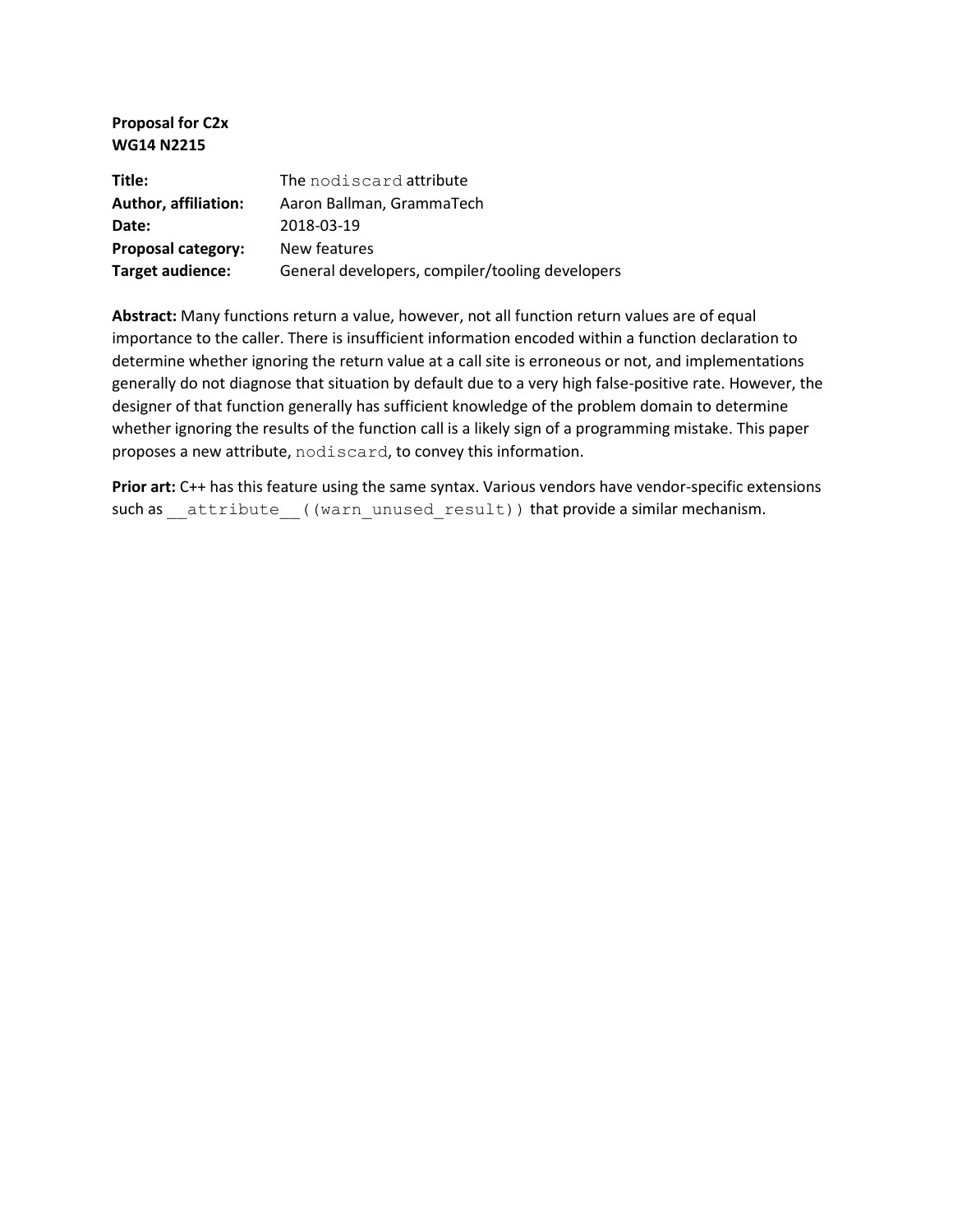# The nodiscard attribute

Reply-to: Aaron Ballman (aaron@aaronballman.com; aballman@grammatech.com) Document No: N2215 Date: 2018-03-19

## Summary of Changes

#### N2215

- Added the appropriate cover page.
- Rebased on top of N2165, the latest attributes syntax proposal

#### N2051

• Original proposal.

### Introduction

Many functions return a value, however, not all function return values are of equal importance to the caller. Instead, function return values tend to fall into one of three high-level categories: crucial (such as the value returned by a call to  $\text{malloc}$  ()), informative-and-sometimes-important (such as the value returned by a call to  $\text{sprintf}()$ , or purely informative (such as the value returned by a call to printf()). A crucial return value is one which likely represents a programming error if it is ignored by the caller. There is insufficient information encoded within a function declaration to determine whether ignoring the return value at a call site is erroneous or not, and implementations generally do not diagnose that situation by default due to a very high false-positive rate. However, the designer of that function generally has sufficient knowledge of the problem domain to determine whether ignoring the results of the function call is a likely sign of a programming mistake.

## Rationale

The [[nodiscard]] attribute has extensive real-world use, being implemented by Clang and GCC as attribute ((warn unused result)), but was standardized under the name [[nodiscard]] by WG21. This proposal chose the identifier nodiscard because deviation from this name would create a needless incompatibility with C++.

The semantics of this attribute rely heavily on the notion of a use, the definition of which is left to implementation discretion. However, the non-normative guidance specified by WG21 is to encourage implementations to emit a warning diagnostic when a nodiscard function call is used in a potentiallyevalulated discarded-value expression unless it is an explicit cast to void. This means that an implementation is not encouraged to perform dataflow analysis (like an initialized-but-unused local variable diagnostic would require). e.g.,

```
 #define IGNORE(X) ((void)X)
[[nodiscard]] int foo(void);
 void func(void) {
   foo(); // Diagnose
   (void)foo(); // Do not diagnose
```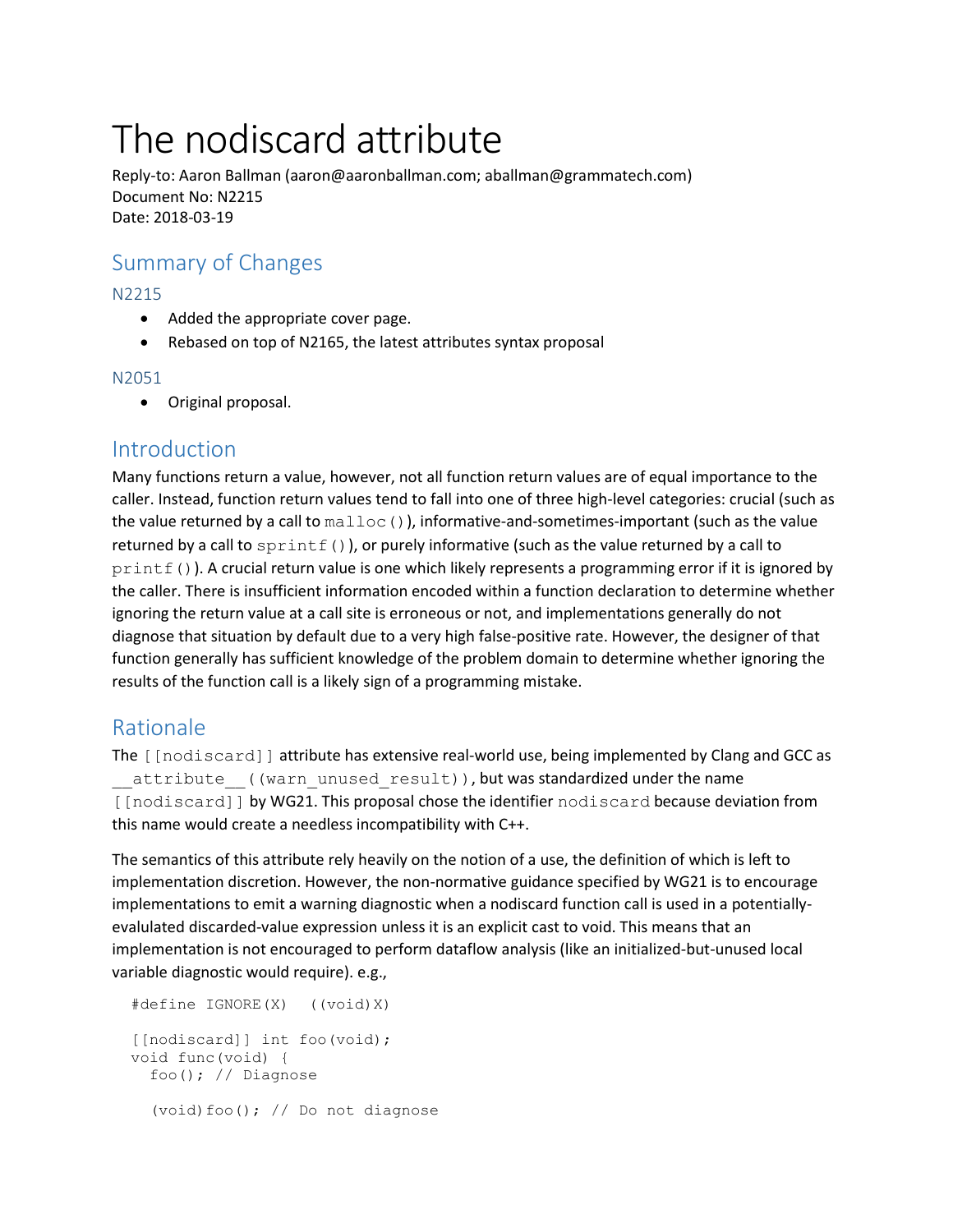```
 IGNORE(foo()); // Do not diagnose
  Generic(foo(), default : 1); // Do not diagnose (foo()
                                  // is not evaluated).
 int i = foo();
  // Do not diagnose, even though i is never used.
 }
```
This proposal does not cover applying the [[nodiscard]] attribute to a typedef type because the WG21 attribute does not apply to such a type. However, this may be a reasonable, motivating use case for the attribute given the common design patterns using typedef in C. If WG14 determines that this attribute should appertain to typedefs as well, it would be reasonable to propose this addition to WG21 as well to avoid incompatibilities between the two languages.

## Proposal

This document proposes the  $\lceil \text{[nodiscard]} \rceil$  attribute as a way for an API designer to specify intent, allowing implementations to diagnose a function call expression that implicitly discards the result value when that result is crucial to correctly using the API.

The [[nodiscard]] attribute can be applied to the identifier in a function declarator to encourage implementations to diagnose ignoring the return value of a call to the function. As a motivating example, consider:

```
const size t kNeededSize = ...; // Always > 0
void func(void *ptr, size t size) {
   // If size is insufficient for our needs, resize the
  // given buffer to the larger size.
  if (size < kNeededSize) {
    realloc(ptr, kNeededSize); // (1)
    // (2) }
  int *i ptr = (int *)ptr;
  for (size t i = 0; i < (kSizeNeeded / sizeof(int)); ++i) {
   i ptr[i] += 12; // (3)
   }
 }
```
The call to  $realloc()$  at (1) attempts to resize the given buffer pointed to by ptr. However, this code has two potential security-related failures:

If  $realloc()$  fails to resize the buffer, that information is lost at (2) and  $ptr$  retains its original size. This means that  $ptr$  points to a buffer of insufficient size and when (3) is executed, a buffer overrun occurs. If  $realloc()$  fails to resize the buffer in place, then the pointer pointed to by  $ptr$  has been freed and when (3) is executed, it writes to freed memory. Either situation can lead to an exploitable security vulnerability [CWE-131, CWE-416]. (Note that CWE-131 is a CWE Top 25 vulnerability.)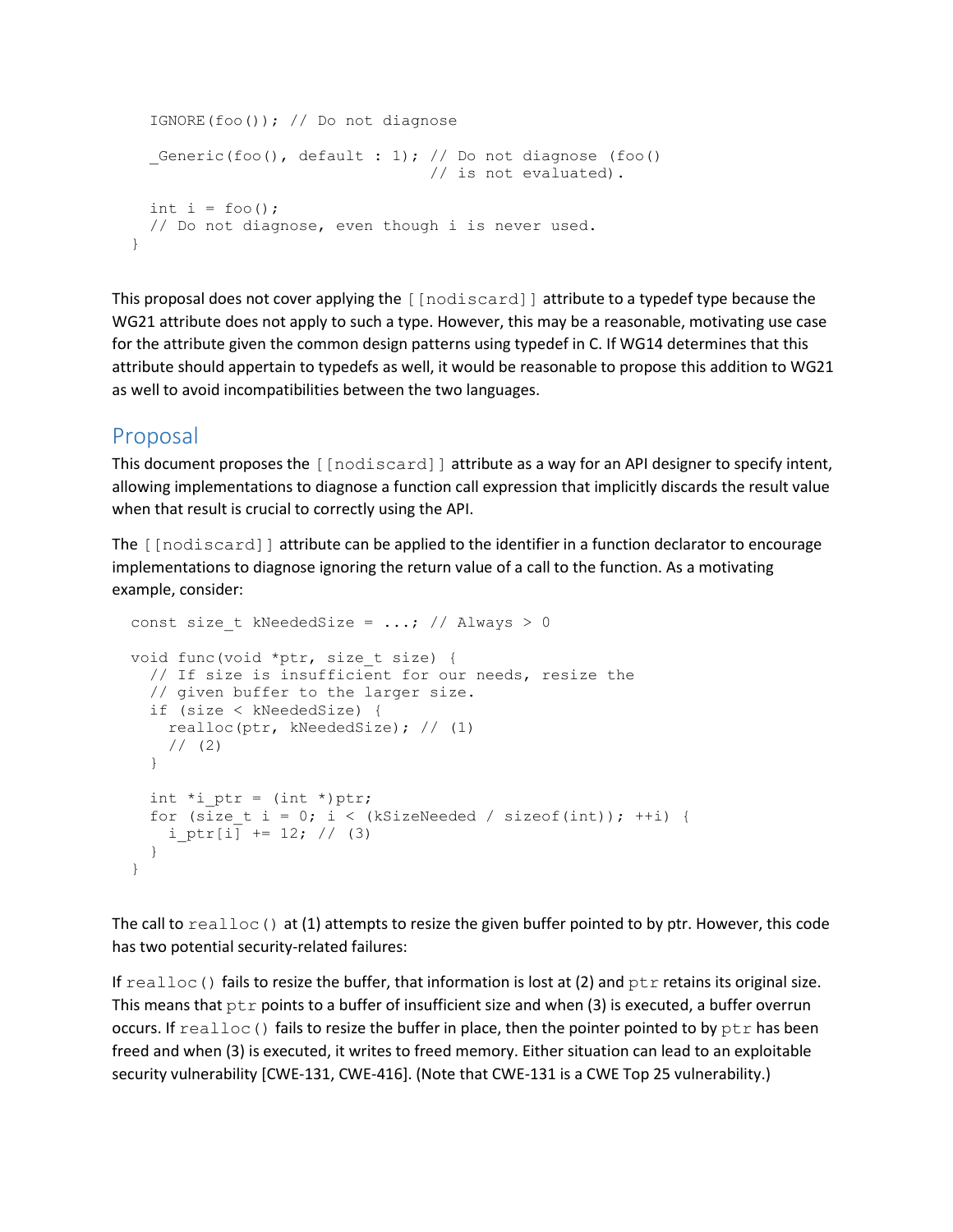If realloc() were instead declared [[nodiscard]] void \*realloc(void \*, size t);, then implicitly discarding the return value at (1) can be diagnosed with an on-by-default warning, without inundating the user with false-positives elsewhere.

Additionally, the [[nodiscard]] attribute can be applied to the declaration of a struct, union, or enumeration type that, when used as the return type of a function, implies the function results should not be discarded. For instance, a code author may decide to annotate the declaration of a custom critical error information struct type with [[nodiscard]] rather than mark each individual function declaration returning critical error information. This eliminates the chance that a function returning such a type accidentally allows the results to be discarded by failing to write the attribute on a function declaration.

## Proposed Wording

This proposed wording currently uses placeholder terms of art and it references a new subclause from WG14 N2165, 6.7.11, Attributes that describes the referenced grammar terms. The [Note] in paragraph 1 of the semantics is intended to convey informative guidance rather than normative requirements.

Add new subclause:

#### 6.7.11.4 Nodiscard attribute

#### **Constraints**

1 The *attribute-token* nodiscard shall be applied to the *identifier* in a function declarator or to the definition of a structure, union, or enumeration type. It shall appear at most once in each *attribute-list* and no *attribute-argument-clause* shall be present.

#### **Semantics**

1 [Note: A nodiscard call is a function call expression that calls a function previously declared nodiscard, or whose return type is a structure, union, or enumeration type marked nodiscard. Evaluation of a nodiscard call as a void expression (6.8.3) is discouraged unless explicitly cast to  $\text{void}$ . Implementations are encouraged to issue a warning in such cases. This is typically because discarding the return value of a nodiscard call has surprising consequences. -- end note]

#### 2 EXAMPLE

```
struct [[nodiscard]] error info { /*...*/ };
struct error info enable missile safety mode(void);
void launch missiles(void);
 void test_missiles(void) {
  enable missile safety mode(); // warning encouraged
  launch missiles();
 }
```
## Acknowledgements

I would like to recognize the following people for their help in this work: David Keaton, David Svoboda, and Andrew Tomazos.